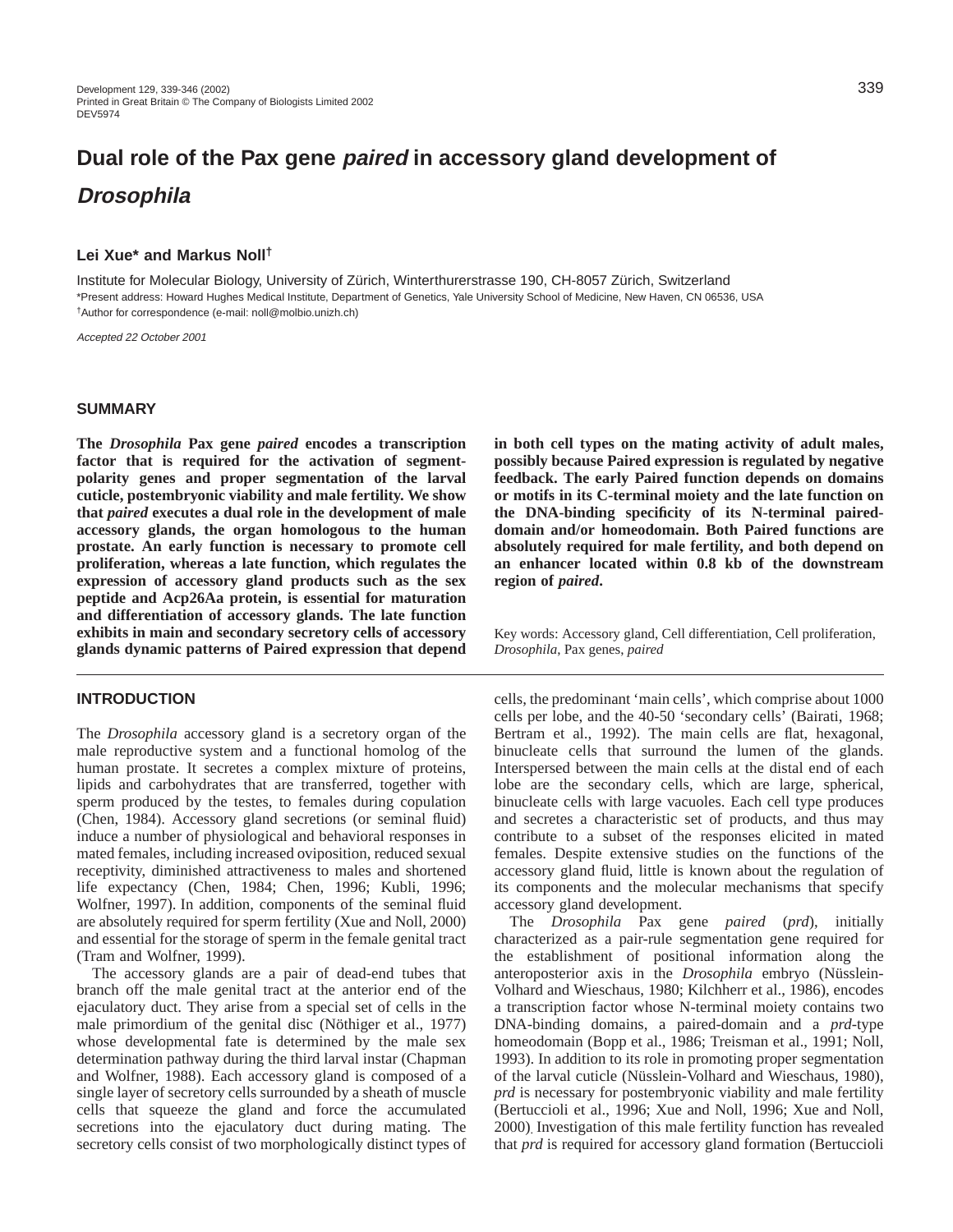

et al., 1996; Xue and Noll, 2000). We demonstrate that this requirement consists of a dual role of *prd* in accessory gland development, an early function required for cell proliferation and a late differentiation function, regulating the expression of accessory gland products. While the early function depends on a domain or motif present in the C-terminal moiety of Prd, the late function crucially depends on the DNA-binding specificity of the N-terminal region of Prd. Both functions are essential for male fertility and require an enhancer located in the downstream *cis*-regulatory region of *prd*.

# **MATERIALS AND METHODS**

#### **Plasmid constructions and generation of transgenic flies**

All *prd*-mf transgenes were derived from the *prd*-mf0 vector, which was generated in two steps. First, the 3.9 kb *Pvu*II-*Hin*dIII fragment from *prd*-SN20, encoding 233 bp upstream, 2.8 kb transcribed and 0.90 kb downstream sequences of *prd*, was subcloned by combining its 1.5 kb *Pvu*II-*Pst*I and 2.4 kb *Pst*I-*Hin*dIII subfragments between the *Eco*RV and *Hin*dIII sites of pSK– to produce the pSK+prdBasal plasmid. The *prd*-mf0 vector was then obtained by inserting, in the appropriate orientation, the 3.6 kb *Spe*I-*Xba*I fragment from pSK+prdBasal into the *Xba*I site of the pDA188.E1 vector, which is a P-element vector containing the Gal4-coding region placed under control of the *hsp70* minimal promoter and including the *tubulin*α*1* trailer (prepared and kindly provided by D. Nellen and K. Basler).

To generate *prd*-mf1 to *prd*-mf8, the 5.2 kb *Xba*I-*Sal*I *prd* downstream fragment, produced by *Sal*I- and partial *Xba*I-mediated digestion of *prd*-SN20, was first subcloned in the pSK– plasmid, and the *Xba*I site close to the *Sal*I site was destroyed by partial digestion with *Xba*I, blunt-ending and religation. Subsequently, the *prd* **Fig. 1.** *prd* is essential for accessory gland formation. (A,D) Accessory glands (ag) dissected from wild-type (A) and *Df(2L)Prl/prd2.45* male rescued by one copy of the *prd*-SN20 transgene (D). (B,C) Highly underdeveloped  $(B)$  or absence  $(C)$  of accessory glands in *Df(2L)Prl/prd2.45* males rescued to adulthood by two copies of *prd*-Gsb (B) or *prd*Res (C) transgenes. (E,F) Complete rescue of accessory glands by one copy of *prd*mf5 transgene in *Df(2L)Prl prd*-mf5*/prd2.45* males rescued to adulthood by two copies of *prd*-Gsb (E) or *prd*Res (F) transgenes. Testes and seminal vesicles connecting them to the anterior end of the ejaculatory duct (ed) have been removed here and in Fig. 3, Fig. 4, Fig. 5.

downstream fragments between *Xba*I and *Sal*I, corresponding to *prd*-mf1 to *prd*-mf8, were removed from this plasmid and blunt-end ligated into the *Sma*I site of the pKSpL5 plasmid (Xue and Noll, 1996), from which they were again recovered as *Xba*I fragments and inserted, in the proper orientation, into the *Xba*I site of *prd*-mf0.

To obtain *prd*-mf9 and *prd*-mf10, the 1.6 kb *Eco*RI-*Sal*I *prd* downstream fragment was cloned into the *Eco*RI site of the pKSpL2 plasmid (Gutjahr et al., 1994). From this plasmid, fragments were amplified by PCR by the use of the primers T7 (5′-AAT ACG ACT CAC TAT AG-3′) and pmf9down (5'-CAT TGT GTG TGC GGC CGC GAC TCT AG-3′; underlined bases do not pair with the *prd* downstream sequence to generate a *Not*I site), or pmf10up (5′-CAC TAG TCG CGG GTC CAC ACA CAA T-3′; underlined bases do not pair with the *prd* downstream sequence to generate a *Spe*I site) and T3 (5′-ATT AAC CCT CAC TAA AG-3′), digested with *Spe*I and *Not*I, and

inserted between the *Spe*I and *Not*I sites of *prd*-mf0.

All the rescue constructs were injected together with pUChs∆2-3 P-element helper plasmid (prepared by D. Rio and provided by E. Hafen) into *w<sup>1118</sup>* embryos, and *w*<sup>+</sup> transformants were selected (Rubin and Sprading, 1982).

#### **Dissection, immunostaining and X-Gal staining of accessory glands**

Accessory glands were dissected (Xue and Noll, 2000) and stained with antisera directed against Prd (Gutjahr et al., 1993a), Acp26Aa (Monsma et al., 1990) and Gsb (Gutjahr et al., 1993b) as described elsewhere (Monsma et al., 1990). X-Gal staining was performed according to Bertram et al. (Bertram et al., 1992).

#### **Fly stocks**

Fly strains used in this work are: *Df(2L)Prl*, *prd2.45* and *prd*-Gsb (Xue and Noll, 1996), *prd*Res (Bertuccioli et al., 1996), *UAS*-Prd (Jiao et al., 2001), *UAS*-Myc (Johnston et al., 1999), *UAS*-CycE (Neufeld et al., 1998), *UAS*-P35 (Hay et al., 1994), *UAS*-Dp110 (Leevers et al., 1996), *Df(3L)th102*, *h kniri–1 es /TM6C*, *Sb* (Meier et al., 2000), *Df(3L)H99*, *kniri–1 pp/TM3*, *Sb* (White et al., 1994) and *sp*-*lacZ* (D. Styger-Schmucki, PhD Thesis, University of Zürich, 1992).

### **RESULTS AND DISCUSSION**

#### **prd is required for accessory gland formation**

As a member of the pair-rule gene family, the *prd* gene regulates the expression of segment-polarity genes in a doublesegment periodicity and thus specifies the segmental pattern of the larval cuticle. All known *prd* mutant alleles are deficient for this function of *prd* and hence embryonic lethal (Tearle and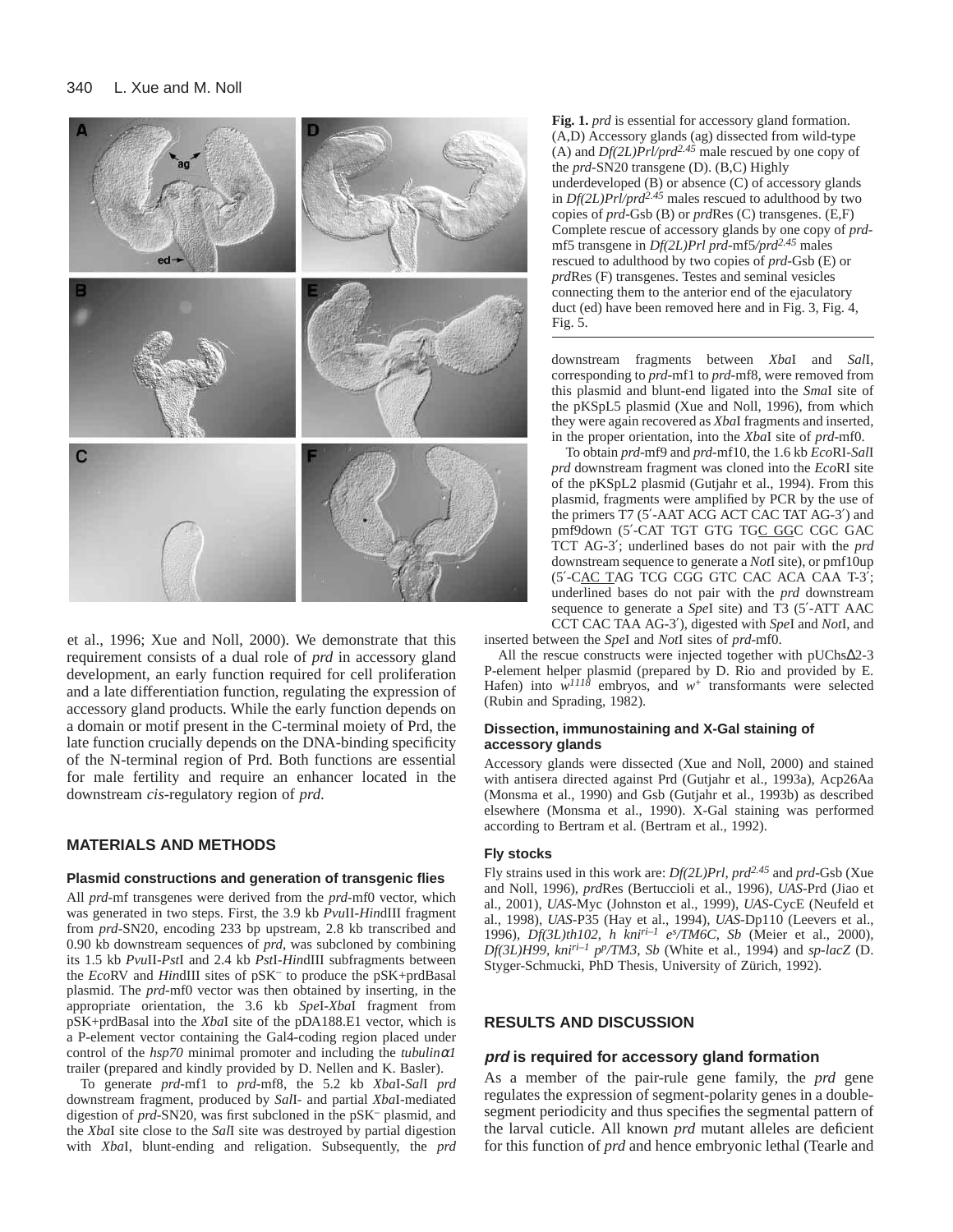

**Fig. 2.** Rescue by *prd* transgenes of *prd* functions in accessory gland development. Maps of *prd* transgenes listed in the left column are shown, while their abilities to rescue accessory gland (acg) formation, Prd expression in adult accessory glands, and male fertility in *prd* mutant males rescued by *prd*-Gsb or *prd*Res are indicated on the right. The Prd-coding region is indicated as open boxes, interrupted by the v-shaped *prd* intron, with the paired-domain PD hatched and the *prd*-type homeodomain HD stippled, and upstream and downstream sequences as straight line. Positions of transcriptional starts (0) and poly(A) addition signal (AATAAA) are marked, and the Gal4-coding region is shown as open box. The region including the enhancer responsible for the development of functional accessory glands, PMFE (Prd Male Fertility Enhancer), has been mapped to a 0.8 kb fragment downstream of the *Eco*RI site in the *prd* downstream region. Restriction sites in parentheses have been destroyed. B, *Bam*HI; P, *Pst*I; Pv, *Pvu*II; R, *Eco*RI; Xb, *Xba*I; Xh, *Xho*I.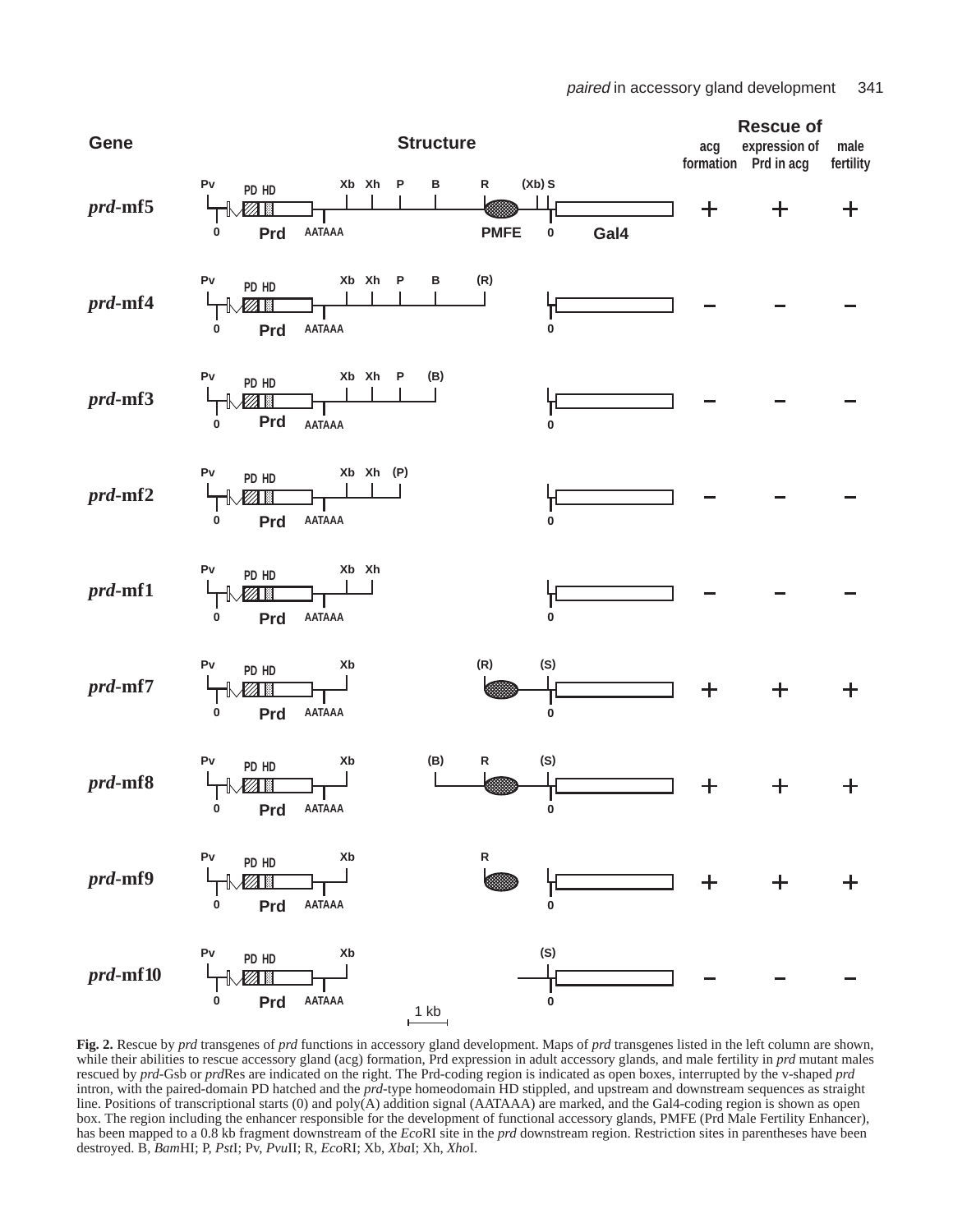

Nüsslein-Volhard, 1987). We have previously shown that the mouse homolog of the Prd protein, Pax3, when expressed under the control of the complete *cis*-regulatory region of *prd*, is able to rescue this 'cuticular' function of *prd*, yet not its embryonic lethality (Xue and Noll, 1996). Therefore, Prd has a 'viability' function that is separable from its cuticular function (Xue et al., 2001). The *prd* transgene *prd*-SN20, a genomic fragment extending from 9.8 kb upstream to 5.7 kb downstream of the transcribed region of *prd*, rescues *prd* null mutants to fertile wild-type adults (Gutjahr et al., 1994) and hence includes the enhancers of all *prd* functions. Two additional *prd* transgenes are also able to rescue *prd* mutants to viable adults: *prd*Res, which lacks the distal 5.2 kb of the downstream region of *prd*-SN20 (Bertuccioli et al., 1996), and *prd*-Gsb, in which the coding region of *prd*-SN20 has been replaced by that of *gsb* (Xue and Noll, 1996). However, in both these cases all rescued males are sterile, while rescued females are fully fertile (Bertuccioli et al., 1996; Xue and Noll, 2000; Xue et al., 2001). It follows that the wild-type *prd* gene includes, in addition to its cuticular and viability functions, functions required for male fertility. The sterile *prd* males rescued by *prd*-Gsb or *prd*Res possess severely reduced (Fig.

**Fig. 3.** Dynamic expression of Prd in adult accessory glands. Expression patterns of Prd protein in accessory glands from a 1-day- (A,B), 5-day- (C,D), or 10-day-old (E,F) virgin male, or from a 5-day old-virgin male mated with females for the next 5 days (G,H) are shown at low (A,C,E,G) and high (B,D,F,H) magnification. Accessory glands were stained with rabbit anti-Prd antiserum. mc, main cells; sc, secondary cells.

1B) or no accessory glands (Fig. 1C), which is the primary cause of the sterility (Xue and Noll, 2000). As *prd* males rescued by *prd*-SN20 have accessory glands of normal size (Fig. 1D) (Xue and Noll, 2000) and are fertile (Gutjahr et al., 1994), the 5.2 kb downstream sequences of *prd*-SN20, which are missing in *prd*Res, might include the enhancers that are essential for accessory gland formation and the male fertility function of *prd*. To test this conjecture, we constructed *prd*-mf5, a *prd-Gal4* transgene consisting of the *prd* promoter, *prd* transcribed region, and 5.7 kb adjacent downstream sequences placed upstream of the *hsp70* basal promoter and the yeast *Gal4*-coding region (Fig. 2). This transgene is expected to function both as Prd rescue construct for functions mediated by downstream enhancers of *prd* and as Gal4 reporter construct, because it drives the expression of Prd as well as Gal4 proteins under the control of the same *cis*-regulatory region. Indeed, *prd*-mf5 rescues both the accessory gland phenotype (Fig. 1E,F) and the male fertility (Fig. 2) of *prd* mutant males rescued to adulthood by either *prd*-Gsb or *prd*Res. It follows that the enhancer(s) required for *prd* functions in accessory gland formation and male fertility are located within the 5.7 kb downstream region of *prd*.

# **Dynamic expression of Prd in main and secondary cells of adult accessory glands**

In addition to its requirement for accessory gland development, Prd is expressed in the differentiated glands of adult males (Bertuccioli et al., 1996). To examine the expression pattern of Prd in adult accessory glands more closely, genital tracts were dissected from virgin males 1 day, 5 days and 10 days after eclosion, and stained for Prd protein by the use of a Prd antiserum (Gutjahr et al., 1993a). Prd is initially expressed at high levels in all secretory accessory gland cells of newly eclosed flies (Fig. 3A,B), but levels are gradually reduced with increasing age of virgin males, rapidly in main cells and slowly in secondary cells (Fig. 3C,D). In 10 day-old virgin males, Prd protein remains detectable only in a few scattered cells in the distal region of the glands (Fig. 3E,F). As these cells are large and round, they are probably secondary cells, a conclusion that was confirmed by double staining for Prd and β-gal in the enhancer trap line 23Z∆-280.1.4 (data not shown) expressing β-gal specifically in secondary cells (Bertram et al., 1992).

To determine the effect of mating on Prd expression in accessory glands, these were dissected from 10-day old males that had been allowed to mate after 5 days. Such males display enhanced Prd levels in both main and secondary cells throughout the entire glands (Fig. 3G,H). Similar patterns were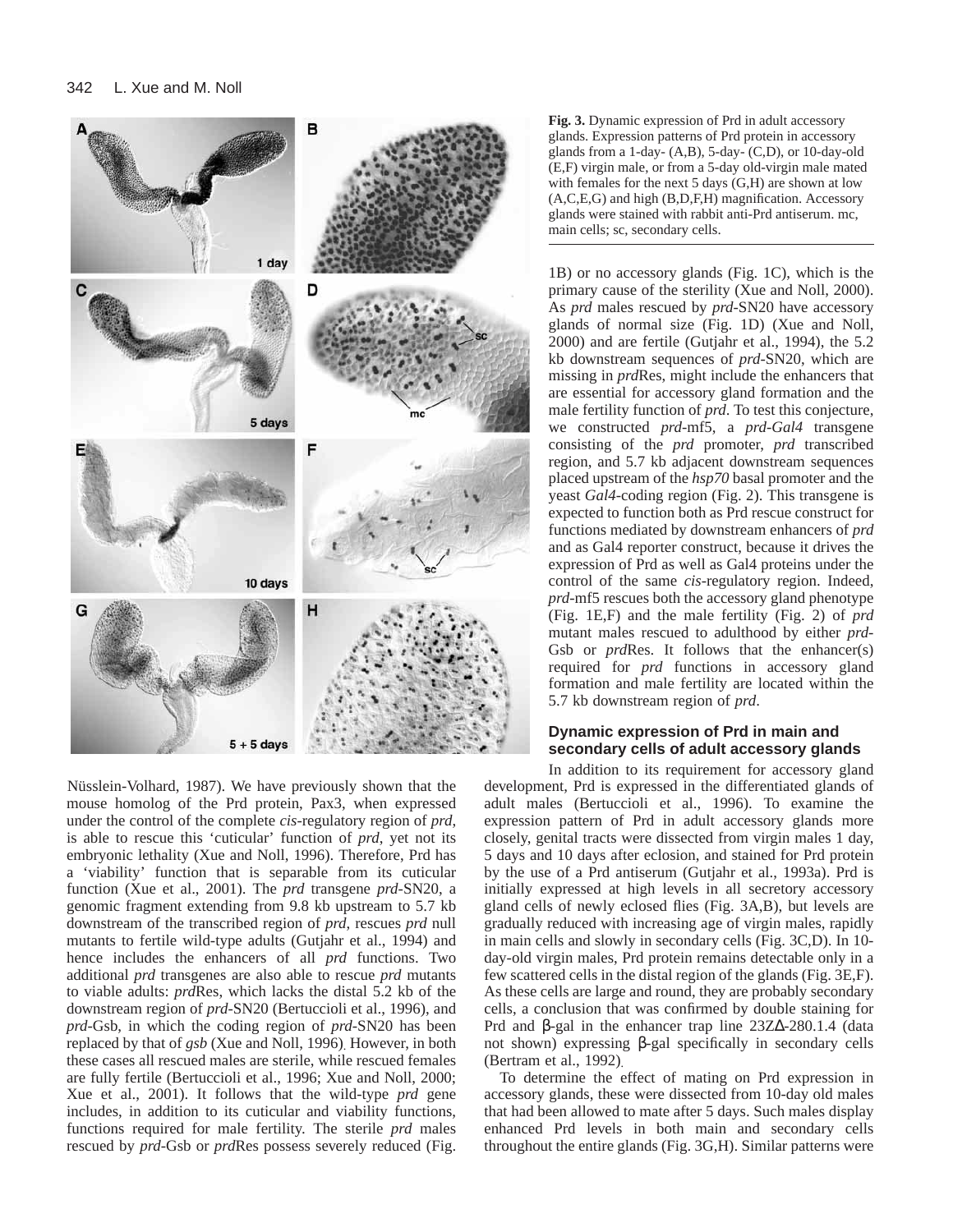**Fig. 4.** *prd* is required to promote cell proliferation in accessory gland development. Accessory glands are shown that have been dissected from *Df(2L)Prl prd*-mf9.7*/prd2.45*; *prd*Res/+ males (A), carrying an additional copy of a *UAS*-Prd (B), *UAS*-dMyc (C), *UAS*-CycE (D), or *UAS*-P35 (E) transgene, or hemizygous for *Df(3L)H99* (F), uncovering the proapoptotic genes *reaper*, *grim* and *hid*. Note that one copy of *prd*Res, as used here, rescues about 20%, whereas two copies, used in Fig. 1C,F, rescue about 75% of *prd* mutants to adult males that have no accessory glands. The rescue efficiencies are not affected by the presence of a *prd*-mf9.7 transgene, nor does the presence of an additional copy of *prd*Res augment the size of the accessory glands shown in A.

observed in glands of 13-day-old males mated only after 10 days (data not shown). Therefore, the elevated Prd levels resulted from an increase in synthesis rather than a slower decay of the Prd protein after mating. It is possible that mating induces factor(s), for example a hormonal response, that regulate *prd* positively. Alternatively, Prd expression might be regulated by negative feedback that inhibits Prd synthesis in the presence of high concentrations of accessory gland fluid or at least one of its products. Accumulation of these secreted factors in the absence of mating would thus downregulate Prd protein, whereas a reduction in concentration as a result of mating would in turn relieve the inhibition of Prd synthesis.

These results demonstrate that Prd exhibits dynamic expression patterns in main and secondary cells of differentiated accessory glands that depend on age and mating activity in both secretory cell types. Similar age-

dependent and mating-stimulated expression patterns in both secondary and main cells have been observed for several accessory gland proteins (DiBenedetto et al., 1990; Monsma et al., 1990) and accessory gland-specific enhancer trap lines (Bertram et al., 1992), which are probably regulated at the transcriptional level (Bertram et al., 1992). The fact that the expression of the Prd transcription factor correlates with that of these accessory gland products suggests that Prd is involved in their transcriptional regulation.

## **Delimiting the prd enhancers regulating accessory gland development and transcription in adult accessory glands**

The *prd*-mf5 transgene is not only able to rescue accessory gland development (Fig. 1E,F), but also to express Prd in adult accessory glands with the same profile as endogenous Prd (Fig. 2; data not shown). In addition, it restores fertility (Fig. 2) in *prd* mutant males rescued by either *prd*-Gsb or *prd*Res transgenes. These results indicate that the 5.7 kb *prd* downstream sequences include all enhancers that are necessary for *prd* functions in accessory gland development and any possible later functions of *prd* required for fertility in differentiated glands of adult males. To map these enhancers, we constructed a series of *prd* transgenes derived from *prd*-mf5 by deleting different portions of the downstream sequences (Fig. 2). These transgenes were introduced into *prd* mutant males, rescued by either *prd*-Gsb or *prd*Res, and scored for their abilities to rescue accessory gland formation, drive Prd expression in adult accessory glands and restore fertility (Fig. 2). Expression of these transgenes in accessory glands was



further tested and confirmed by examining their ability to express Gal4 and activate β-gal expression from a *UAS-lacZ* transgene (data not shown). The *prd*-mf1, -mf2, -mf3 and -mf4 transgenes all lack the most distal 1.6 kb of the *prd* downstream region and are unable to perform any of these three functions (Fig. 2), which therefore strictly depend on enhancers partly or completely included in this 1.6 kb *Eco*RI-*Sal*I fragment. By contrast, the *prd*-mf7 and *prd*-mf8 transgenes contain this fragment, and are able to execute all three functions (Fig. 2). It follows that the *prd* enhancers endowed with these functions are completely included in this region. To further delimit the enhancer region, *prd*-mf9 and *prd*-mf10 were constructed that subdivide this region into two halves of 0.8 kb (Fig. 2). While *prd*-mf9, which includes the proximal half, is again able to perform all three functions, *prd*-mf10 is unable to support accessory gland development (Fig. 2). Evidently, the 0.8 kb of the *prd* downstream region included in *prd*-mf9 harbor the *prd* male fertility enhancer (PMFE), which is necessary and sufficient for all *prd* functions required for accessory gland development and male fertility. Additional experiments would be required to elucidate whether this region contains a single or two separate enhancers responsible for the *prd* functions in accessory gland formation and its dynamic expression in adult accessory glands.

### **prd is required for cell proliferation during early accessory gland development**

*prd* mutant males rescued by *prd*-Gsb or *prd*Res exhibit severely reduced (Fig. 1B) or no accessory glands (Fig. 1C), a phenotype that may result from an excess of apoptosis or a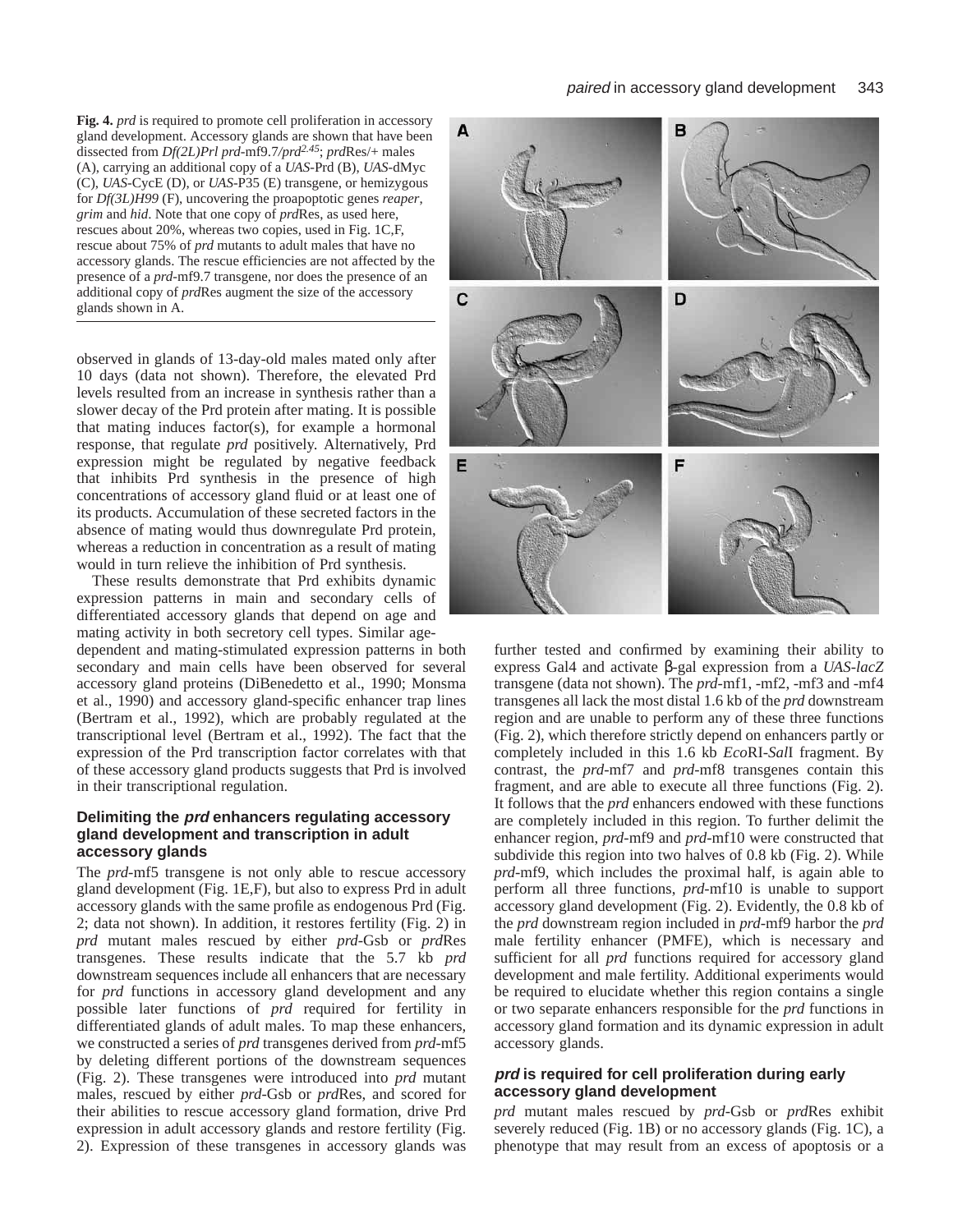

**Fig. 5.** *prd* is required for accessory gland maturation. Expression of Acp26Aa protein (A,D,G), Gsb (B,E,F) and SP (C,F,I) in accessory glands of wild-type males (A-C), or *Df(2L)Prl/prd2.45*; *prd*-GsbN+PrdC/*prd*-GsbN+PrdC males carrying no (D-F) or one copy of a *prd*-mf9 transgene recombined onto the *Df(2L)Prl* chromosome (G-I) is detected by rabbit antisera against Acp26Aa and Gsb, or visualized by X-Gal staining of the product from an *sp*-*lacZ* reporter gene.

block in cell proliferation during early accessory gland development. To discriminate between these alternatives, we took advantage of a transgenic line, *prd*-mf9.7, that rescues the accessory glands of *prd*Res mutant males (Fig. 1C) completely with two copies of *prd*-mf9 (data not shown), but only partially with one copy (Fig. 4A), while restoration of fertility requires two copies. By contrast, most other *prd*-mf9 lines display a complete rescue with a single copy (data not shown). The weak rescue efficiency of the *prd*-mf9.7 line is presumably the result of a position effect on the *prd*-mf9 transgene causing its low expression (data not shown). The fact that, in addition to the expression of Prd, *prd*-mf9 drives Gal4 expression ubiquitously in developing accessory glands (data not shown) under the control of the same enhancer (Fig. 2) permits us to express any protein in developing accessory glands under the control of this enhancer by the use of the Gal4/UAS system and to subsequently test its ability to rescue the accessory gland phenotype of *prd* mutant males that carry one copy each of the *prd*Res and *prd*-mf9.7 transgenes.

As expected, one copy of *UAS*-Prd rescues the accessory glands to nearly wild-type size (Fig. 4B). In addition, overexpression of Myc or CycE, both of which are required for promoting cell proliferation (Neufeld et al., 1998; Johnston et al., 1999), rescues the accessory glands to a large extent (Fig. 4C,D) and restores male fertility. The rescue by CycE or Myc

completely depends on the low level of Prd expression from *prd*-mf9.7 in developing accessory glands. This is evident from the complete absence of accessory glands in *prd* mutant males that are rescued by *prd*Res and carry a *prd3.1*-Gal4 transgene driving *UAS*-CycE or *UAS*-dMyc expression in accessory glands under control of the *prd* downstream region (5.03 kb *Xba*I fragment in Fig. 2; data not shown). In contrast to CycE and Myc, expression of P35, the baculoviral protein that specifically inhibits caspase-mediated apoptosis (Hay et al., 1994), is unable to rescue the accessory gland phenotype (Fig. 4E). Consistent with this result, removing one copy of the *thread* gene (*Df(3L)th102*; data not shown), which encodes the inhibitor of apoptosis Diap1 (Hay et al., 1995), or removing one copy of the three *Drosophila* proapoptotic genes *reaper*, *grim* and *hid* (*Wrinkled* – FlyBase) (Quinn et al., 2000), uncovered by the deficiency *Df(3L)H99* (White et al., 1994), has no effect on this phenotype (Fig. 4F). Similarly, overexpression in developing accessory glands of Dp110, the *Drosophila* PI3-kinase, is unable to rescue their reduced size (data not shown), although this kinase activates the insulin signaling pathway promoting cell growth and proliferation (Leevers et al., 1996).

We conclude that an inhibition of the cell cycle, presumably in G1 (Neufeld et al., 1998; Johnston et al., 1999), rather than induced apoptosis is the primary cause for the reduction or loss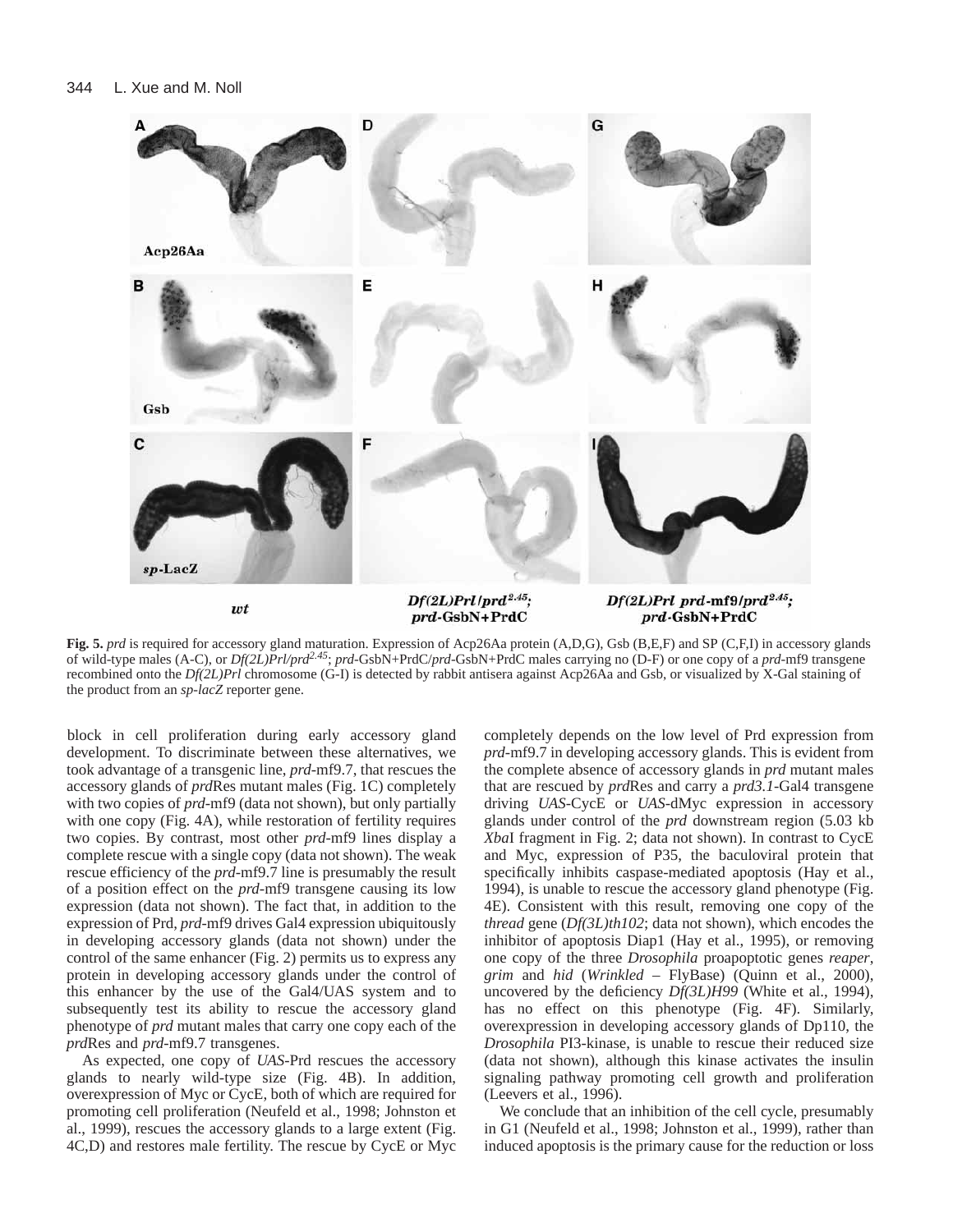of accessory glands in *prd* mutant males, and that *prd* is required for promoting cell proliferation during early accessory gland development.

#### **prd is essential for accessory gland maturation**

In adult accessory glands, *prd* exhibits a dynamic expression profile that depends on aging and mating activity (Fig. 3). This suggests that *prd* might be required for the regulation of accessory gland products. In support of this hypothesis, *prd* mutant males rescued to adulthood by two copies of a particular *prd* transgene are sterile even though the size of their accessory glands appears normal (Fig. 5D-F). This transgene, *prd*-GsbN+PrdC, expresses a chimeric protein consisting of the N-terminal half of Gsb and the C-terminal region of Prd under the control of the complete *prd* cis-regulatory region (Xue et al., 2001). This finding suggests that development of accessory glands to normal size does not strictly depend on the binding specificities of the paired-domain and homeodomain in the Nterminal moiety of Prd when compared with those in the homologous half of Gsb. Moreover, as the accessory glands of *prd* mutant males rescued by two copies of *prd*-Gsb are severely reduced (Fig. 1B), their development to normal size requires functions in the C-terminal region of Prd having the N-terminal moiety of the protein derived from Gsb. These Cterminal functions reside partially, though not exclusively, in the PRD transactivation domain of Prd (Xue et al., 2001).

The sterility of *prd* mutant males, whose accessory glands have been rescued to normal size by *prd*-GsbN+PrdC, might result from a failure to express certain accessory gland factors required for sperm fertility (Xue and Noll, 2000). To test this supposition, we examined the expression of Acp26Aa, Gsb and sex peptide (SP) in the accessory glands of wild-type and *prd* mutant males rescued by *prd*-GsbN+PrdC. While the Acp26Aa protein is important for enhanced female oviposition during the first day after copulation (Herndon and Wolfner, 1995), SP is a key component of accessory gland secretions responsible for increased oviposition and reduced sexual receptivity in mated females (Chen et al., 1988; Kubli, 1996). The function of Gsb in adult accessory glands is not known. In wild-type accessory glands, Acp26Aa is expressed in all secretory cells (Monsma et al., 1990) (Fig. 5A), while Gsb is expressed only in secondary cells (Fig. 5B) and SP only in main cells as assayed by the expression of a *lacZ* reporter gene under control of the *sp* enhancer (D. Styger-Schmucki, PhD Thesis, University of Zürich, 1992) (Fig. 5C). In *prd* mutant males rescued by *prd*-GsbN+PrdC, the accessory glands fail to express Acp26Aa, Gsb and SP (Fig. 5D-F), which suggests that *prd* is indeed also required in late accessory gland development to regulate the expression of at least these three accessory gland products. This is corroborated by the introduction into these males of the *prd*-mf9 transgene, which expresses Prd in adult accessory glands (Fig. 2) and is able to restore both male fertility (data not shown) and the expression of Acp26Aa, Gsb and SP in accessory glands (Fig. 5G-I).

Although Prd and Gsb share a highly conserved N-terminal moiety, including two DNA-binding domains, a paired-domain and a *prd*-type homeodomain (Bopp et al., 1986; Baumgartner et al., 1987; Treisman et al., 1991), the N-terminal region of Gsb is apparently unable to substitute for this particular function of Prd. It seems therefore probable that the enhancers of *Acp26Aa*, *gsb*, *sp*, and perhaps of other genes specifically

expressed in adult accessory glands include DNA-binding sites recognized by one or both DNA-binding domains of Prd, but not by those of Gsb, whose expression depends on Prd. Preliminary experiments suggest that the enhancer of the *sp* gene includes DNA-binding sites recognized by the paireddomain of Prd but not that of Gsb. It is possible, however, that other genes whose expression in accessory glands depends on Prd are regulated more directly by the Gsb transcription factor.

We conclude that *prd* performs a dual role in accessory gland development, an early function promoting cell proliferation that is required for accessory gland formation and a late function promoting cell differentiation that is essential for accessory gland maturation. The early function demands a domain or motifs present in the C-terminal region of Prd, whereas the late function depends on the DNA-binding specificity of at least one of the two N-terminal DNA-binding domains of Prd. Both functions are essential for male fertility.

Interestingly, *Pax3*, which encodes a vertebrate homolog of Prd, also seems to be necessary for both cell proliferation and differentiation. While *splotch* mutations in *Pax3* of mice lead to the absence of limb muscles and a reduction in trunk muscle mass (Franz et al., 1993; Tajbakhsh et al., 1997), overexpression of Pax3 in cultured cells produces foci of transformed cells that are able to develop tumors in nude mice (Maulbecker and Gruss, 1993). Moreover, a *Pax3* gain-offunction mutation produces alveolar rhabdomyosarcoma, a highly proliferative cancer (Shapiro et al., 1993). In addition to its role in regulating cell proliferation, *Pax3* acts upstream of *MyoD* and can induce muscle differentiation (Maroto et al., 1997). The fact that both Prd and its vertebrate homolog Pax3 play pivotal roles in the regulation of cell proliferation and differentiation might reflect an evolutionary mechanism important during the evolution of Pax genes as well as many other genes encoding transcription factors (Noll, 1993).

Because gene networks have been conserved during evolution (Noll 1993), it is reasonable to expect that many of the factors present in seminal fluid whose synthesis depends on the late male fertility function of *prd* are also synthesized in the human prostate and required for sperm fertility, a proposition now testable on the basis of the results reported here.

We thank E. Kubli, C. Desplan, B. Hay, P. Gallant, E. Hafen and the Bloomington stock center for fly stocks; D. Nellen and K. Basler for the pDA188.E1 vector construct; M. Wolfner for the Acp26Aa antiserum; E. Kubli, W. Boll, E. Frei, P. Gallant and H. Noll for stimulating discussions; and E. Kubli and H. Noll for critical comments on the manuscript. This work has been supported by grants 31-40874.94 and 31-56817.99 from the Swiss National Science Foundation (to M. N.) and by the Kanton Zürich.

# **REFERENCES**

- **Bairati, A.** (1968). Structure and ultrastructure of the male reproductive system in *Drosophila melanogaster* Meig. 2. The genital duct and accessory glands. *Monitore Zool. Ital. (N.S.)* **2**, 105-182.
- **Baumgartner, S., Bopp, D., Burri, M. and Noll, M.** (1987). Structure of two genes at the *gooseberry* locus related to the *paired* gene and their spatial expression during *Drosophila* embryogenesis. *Genes Dev.* **1**, 1247-1267.
- **Bertram, M. J., Akerkar, G. A., Ard, R. L., Gonzalez, C. and Wolfner, M. F.** (1992). Cell type-specific gene expression in the *Drosophila melanogaster* male accessory gland. *Mech. Dev.* **38**, 33-40.